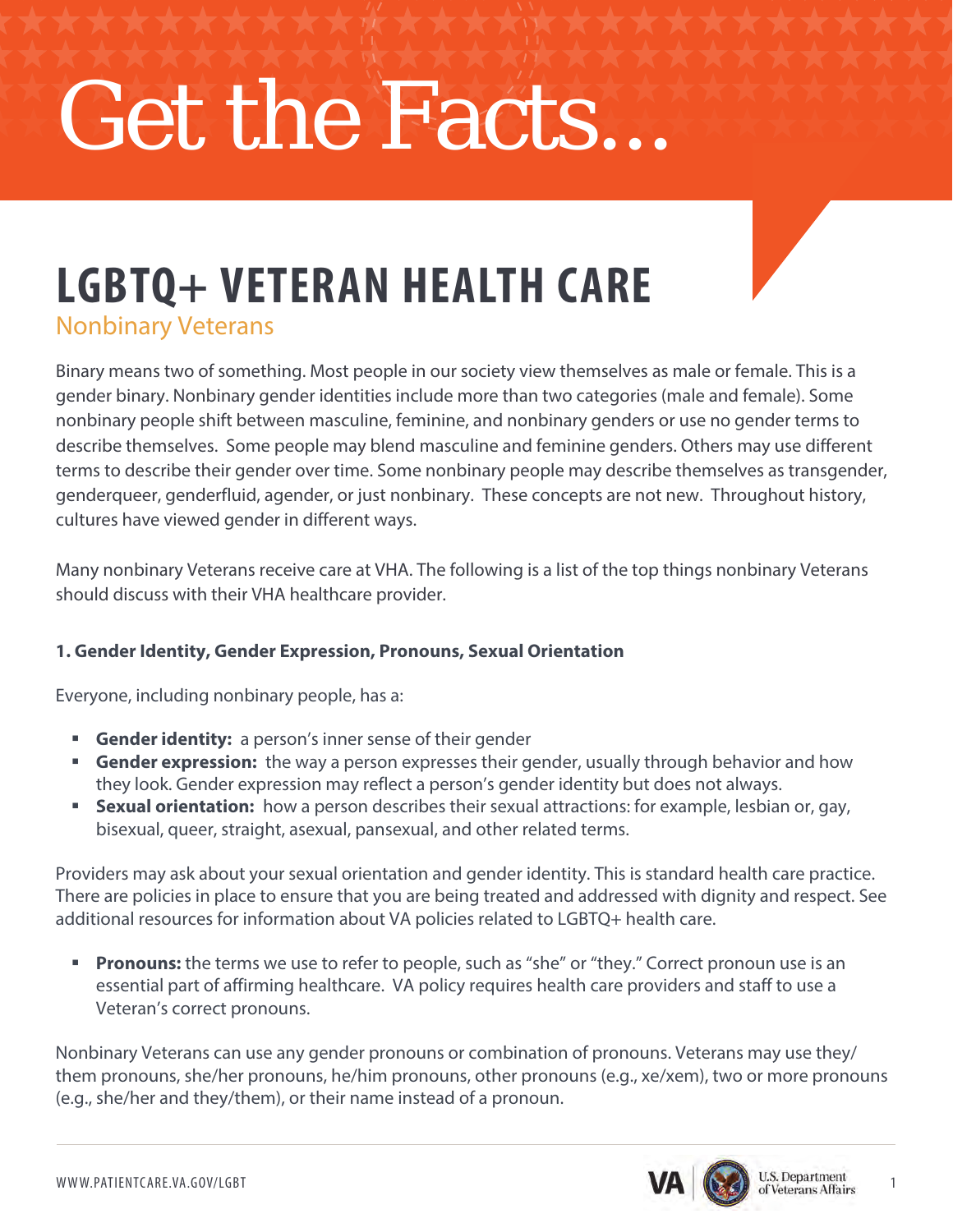Since VA health providers should start pronoun disclosures, you can expect providers to introduce themselves with their pronouns and to ask about your pronouns. If VA providers do not start the discussion about pronouns, nonbinary Veterans may find the following tips helpful.

| <b>Scenario:</b>                           | <b>Example:</b>                                                                                                          |
|--------------------------------------------|--------------------------------------------------------------------------------------------------------------------------|
| Sharing your pronouns                      | "My pronouns are they/them."                                                                                             |
| Clarifying pronoun use in your record      | "Can you confirm with me what pronouns you will<br>use in my record?"                                                    |
| Correcting provider on pronoun use         | "You mean, 'their.""<br>If this happens many times, "I'm noticing you<br>seem to struggle with my pronouns."             |
| Tips if these strategies are not effective | Reach out for support:<br>LGBTQ+ Veteran Care Coordinator<br><b>Patient Experience Officer</b><br><b>Privacy Officer</b> |

# **2. Gender Affirming Treatments**

Gender affirming care means supporting and respecting the Veteran's gender identity in every part of VA. The VA strives to provide gender affirming care to transgender and gender diverse Veterans. This includes nonbinary Veterans.

Gender affirming care includes general health care available to all Veterans, as well as care that is a part of a Veteran's gender medical transition process. The VA does not currently provide gender affirming surgeries. However, the VA provides other medically necessary gender affirming care, such as:

- **speech therapy**
- **prosthetics (such as packers, gaffes, binders, etc.)**
- **n** infertility treatment
- hormone therapy
- pre/post-operative care

Gender affirming treatment plans should be Veteran-centered and may include care that is not listed here.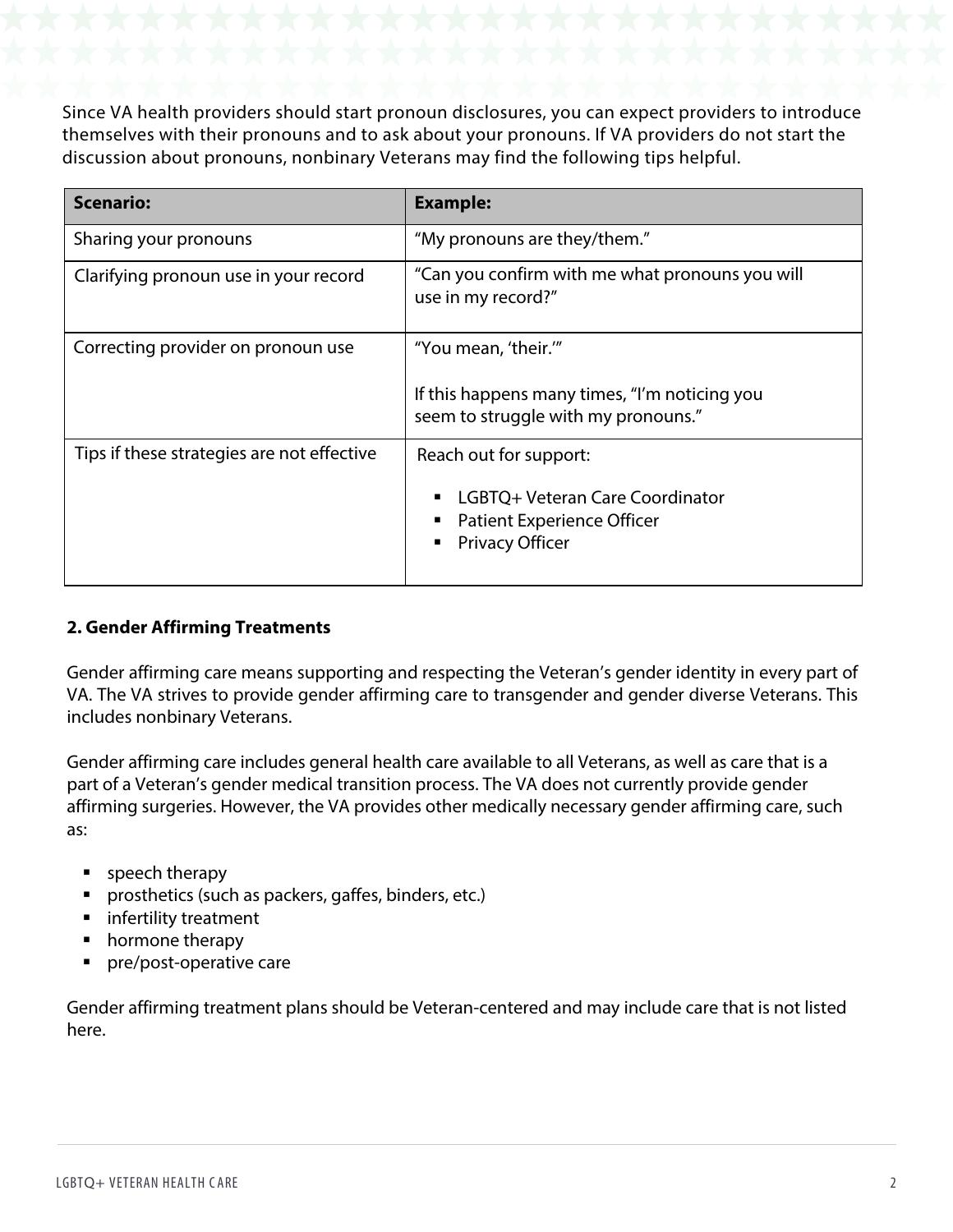# **NONBINARYHEALTH CARE**

#### **3. Hormone Therapy**

Nonbinary Veterans may seek gender affirming hormone therapy. Gender affirming medical care should be guided by the Veteran's personal goals. Treatments may include prescription of hormones at a lower dose, with a more gradual increase in dosing, and/or taking hormones for a limited time.

#### **4. Health Disparities**

Nonbinary gender identity and gender fluidity are not psychological problems but a part of human diversity. Being nonbinary, gender fluid, or gender nonconforming is not a mental illness or a problem to be corrected.

Transgender and nonbinary people can have stress in their lives because of their identity, which research has linked to higher rates of medical and mental health problems. However, research is limited on nonbinary persons. Compared to binary transgender people, nonbinary people may experience higher rates of depression, psychological distress, eating concerns, and suicidality. This is likely because nonbinary gender identities are often less commonly understood in our communities and health care systems.

As nonbinary people express their gender, they may also experience increases in discrimination compared to binary transgender people. Nonbinary persons are also more likely to say they feel invisible or that people say their identity isn't real or valid.

#### **5. Resilience**

Having a nonbinary gender identity also offers opportunities for personal growth and strength, which can lessen the effect of stress related to having a minority identity. VA providers may ask nonbinary Veterans about their coping strengths, such as connections to nonbinary peers, pride about one's gender identity, and support from family and friends. Providers can help nonbinary Veterans find activities and support to better feel accepted and respected. Resilience can look different for each individual and should reflect the person's unique interests and values.

# **YOUR PRIVACY MATTERS**

 I DON'T WANT ANYONE BESIDES MY PROVIDER TO KNOW THAT I'M NONBINARY. WILL THIS INFORMATION BE SHARED?

Your VHA provider has been trained to keep your conversations confidential. You can also ask that this information not be entered into your medical record, although there may be important reasons for your other health care providers to know this information. Finding a provider you are comfortable with is essential to your health and wellness.

 WHAT IF MY PROVIDER USES THE WRONG TERMS OR PRONOUNS WHEN REFERRING TO ME OR MY SPOUSE/ PARTNER?

Your VHA provider may not know what terms you prefer to use. Let providers know how you describe yourself and your partner(s), and they will start to use those words. If they make a mistake, let them know! Your provider wants to make you feel comfortable, and using words that you prefer is an important first step.

Each facility has an LGBTQ+ Veteran Care Coordinator, who can help you find a culturally competent provider. In addition, many VA facilities have LGBTQ+ Veteran Web pages. For a list of those Web pages, see here:

[www.patientcare.va.gov/LGBT/VAFacilities.asp](http://www.patientcare.va.gov/LGBT/VAFacilities.asp)